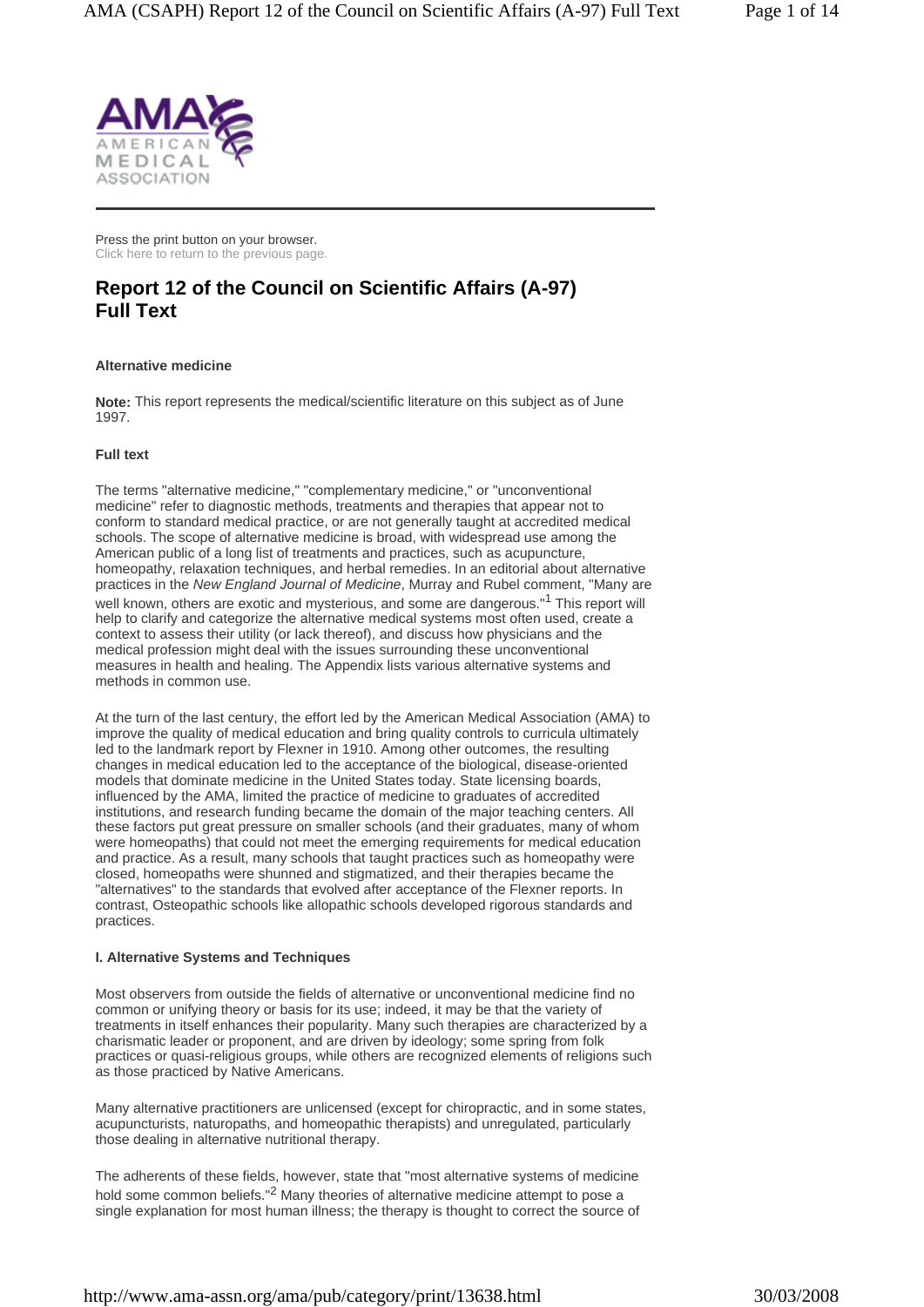the problem, not merely treat its symptoms. The recuperative power of the human body and the potential for certain stimuli to enhance this natural healing are central to many therapies. Other unifying threads include:<sup>2</sup>

- Importance of spiritual values to health
- Integration of individuals in the "stream of life"
- Attribution of a causal, independent role to various "manifestations of consciousness"
- Use of whole (unsynthesized) substances
- Maintaining the injunction to "do no harm"
- The philosophy that achieving and maintaining health is very different from fighting disease
- A belief that personal experience and anecdote are as reliable as scientific study in determining whether something is effective.  $3,4$

John Renner, MD, a board member of the National Council Against Health Fraud, has proposed a set of definitions<sup>3</sup> that are useful in discussing of alternative therapies, treatments, and devices.

1. "Proven" products and services are those that have been scientifically tested, optimally through controlled clinical trials and double-blind studies, and found to be both safe and effective for the specific condition for which their use is proposed.

2. "Experimental" therapies or products are those undergoing controlled trials to determine their proper application, dose, frequency of use, general safety, and efficacy. Such trials should be conducted under the supervision of recognized entities such as the Food and Drug Administration (FDA), the National Institutes of Health (NIH), or in academic medical centers, with proper human subjects review and full informed consent among any persons involved.

3. "Untested" methods are those that have never been subjected to rigorous clinical testing or evaluation under standard protocols and controlled conditions. Many of the herbal, homeopathic, and dietary products described in the previous narrative would fall in this category.

4. "Folklore" remedies have usually been passed down through cultural tradition and oral history, including many home remedies such as chicken soup for colds and honey and lemon tea for sore throat. Most folk medicine is not done for personal enrichment and is noncommercial.

5. "Quackery" or health fraud involves commercial marketing or use of therapies, products, or procedures with no proven effectiveness that could also cause physical harm; indirectly harms patients by delaying appropriate therapy or diverting care to unproven methods; and often involves financial fraud as well. Promises of cure for cancer, human immuno-deficiency virus (HIV), and other conditions for which little hope is present attract desperate patients willing to try anything. Anecdotal testimonials are the main basis for the "success" of these modalities.

The failure (real or perceived) of many physicians and medical specialities to understand and practice preventive medicine and to communicate effectively with patients, and conventional medicine's dependence on costly diagnostic and procedural interaction that ignores the human side of medicine may have helped spur public interest in alternative and unconventional therapy.

# **II. Theories of alternative medicine Mind-body interventions**

Much of alternative medicine deals with the relationship between the mind (as distinct from the brain and its biochemistry) and the body, with a chief goal of achieving a sense of psychological or spiritual well-being in persons and a feeling of wholeness even in the face of a disease process or condition. Patients with a wide range of conditions and disorders benefit from applications of techniques in this area; cancer, chronic pain and burns, chemical dependence, several neurological and psychiatric conditions, blood pressure and cholesterol reduction, home births, and other problems have been the subject of this set of treatments.

Some of the therapy sounds very familiar to orthodox clinicians—stress management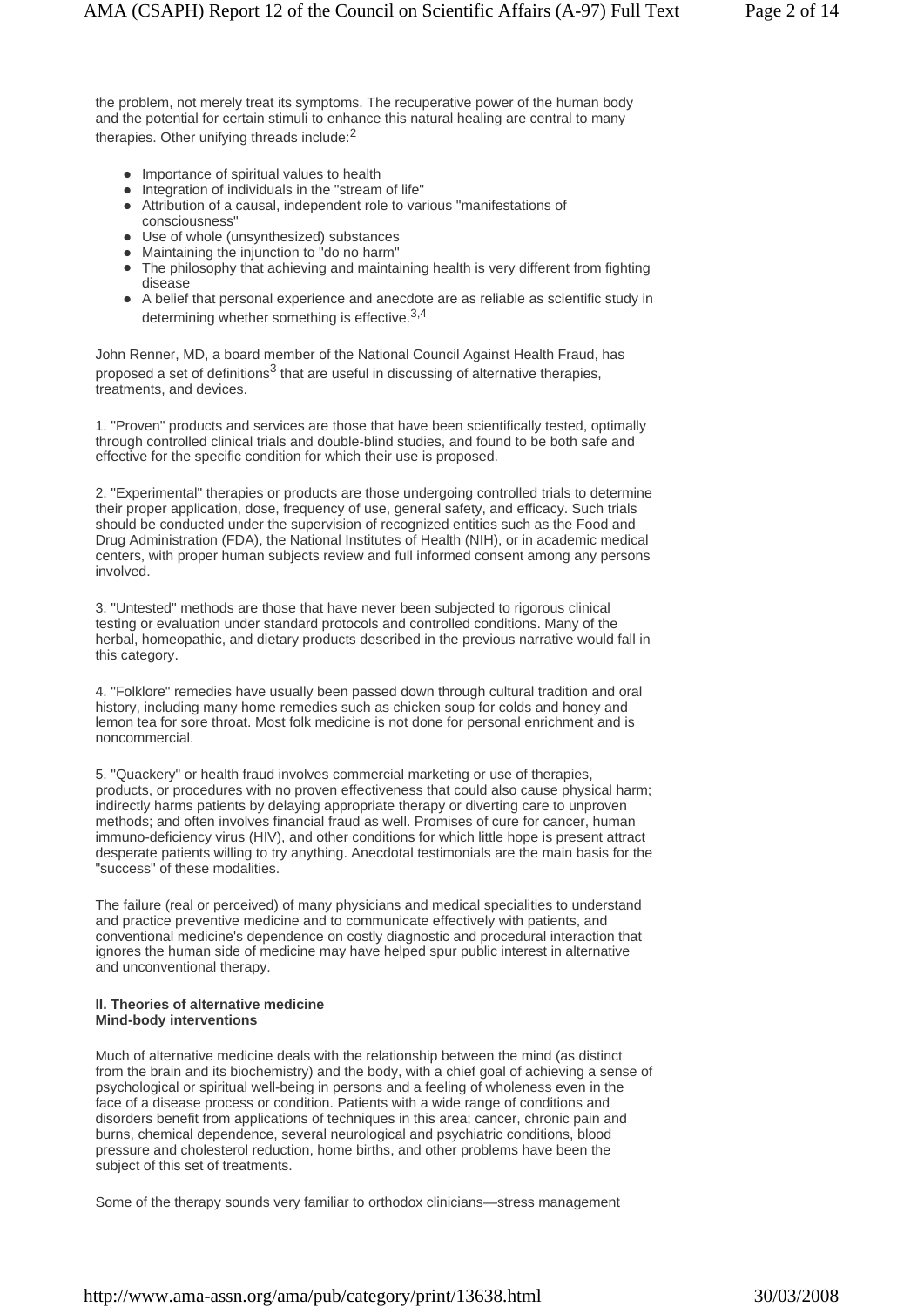through meditation, music and art therapy, hypnosis, focused relaxation, and psychotherapy are all known to physicians as useful treatments. Biofeedback has been used for years in helping with anxiety and stress-related disorders, and for adjunctive therapy in blood pressure management. Some of the clinical applications of these techniques are, however, decidedly unconventional. Guided imagery to produce spontaneous remission of cancer, for example, or hypnotherapy for immune disorders and hemophilia fall into this category. Meditation is touted for its ability to increase intelligence and longevity, and yoga for better diabetic control. Advocates call for research into the "nonlocal effects of consciousness" as well as for more traditional kinds of review such as the effects of personal belief, values, and meaning on health and illness.

# **Diet/nutrition**

The knowledge that good nutrition and a balanced diet help maintain health is not new, or news. A cornerstone of belief in most alternative systems is the repudiation of the "modern, affluent diet" and its replacement with a diet rich in whole, "organic" products, often vegetarian in approach. Many healers maintain that certain diets promote anti-tumor immunity or cardiovascular health; other regimens advocate specific micronutrients or vitamins for particular conditions or overall longevity. There seems to be a continuum of beliefs ranging from promoting dietary supplements beyond the Recommended Dietary Allowances (RDAs), to elimination or addition of specific foods to "treat" specific conditions.

Much of the dietary intervention stressed by alternative healers is prudent and reasonable. The American diet is unarguably too rich in fat and empty calories. Dietitians and nutritionists are licensed in many states, and are an invaluable source of advice to physicians and patients alike regarding nutrition and dietary management of a host of conditions. But the approach taken by some alternative practitioners encourages what many consider the excessive use of health foods and dietary supplements, often of a proprietary nature and meant to enrich themselves while promoting several myths:<sup>4</sup>

- 1. it is difficult to get the nourishment one requires from ordinary foods
- 2. vitamin and mineral deficiencies are common
- 3. most diseases are caused by faulty diets and can be prevented by nutritional interventions
- 4. any use of food additives and pesticides is poisonous

# **Herbal remedies**

Herbal medicine is a booming industry in the United States. The American market for herbal remedies has doubled since 1985, to \$1.13 billion in 1993 (excluding homeopathic remedies and teas). Growth is expected to continue at 10 percent to 15 percent per year through 1997. Four-fifths of all people, worldwide, still rely to a great extent on traditional medicines based on plants and their components.<sup>5</sup>

The use of herbs in medicine is ancient in its origins, and several examples are well known to both physicians and the public: foxglove as the treatment for "dropsy" and later, the source for digitalis, and quinine's origins in Cinchona bark. New therapies such as taxol continue to show the usefulness of plants as a source of our pharmacopoeia. The director of collaborative services in the Department of Pharmacology at the University of Illinois at Chicago, a national botanical authority, states that only 90 plant species account for most of the plant-derived drugs in common use by physicians, about 120 drugs in all. Three-fourths of this list was discovered by following up on traditional folk medicine claims.<sup>5</sup>

Basic to the use of herbs in alternative medicine is the belief that whole plant material is superior to synthesized or isolated chemicals derived from plant sources. The material may be flowers, bark, roots, or leaves, used singly or in combination, often taken in the form of teas, or ground and taken as tablets, or used in salves. These compounds are thought to produce fewer unintended or dangerous effects, and a "balanced" action as opposed to single drugs. There is little evidence for this belief, however, and no standardization of the dose in herbal healing. The safety of many of the compounds is unknown, or the potential toxicity ignored. $6,7$ 

Folk healers, herbalists, naturopaths, traditional Chinese healers, homeopaths, and a host of others in alternative practices commonly use herbal remedies. As with other nutrition therapies, herbs are prescribed to prevent or treat specific conditions, and are consumed by many persons to maintain health. For example, a recent meta-analysis study on St.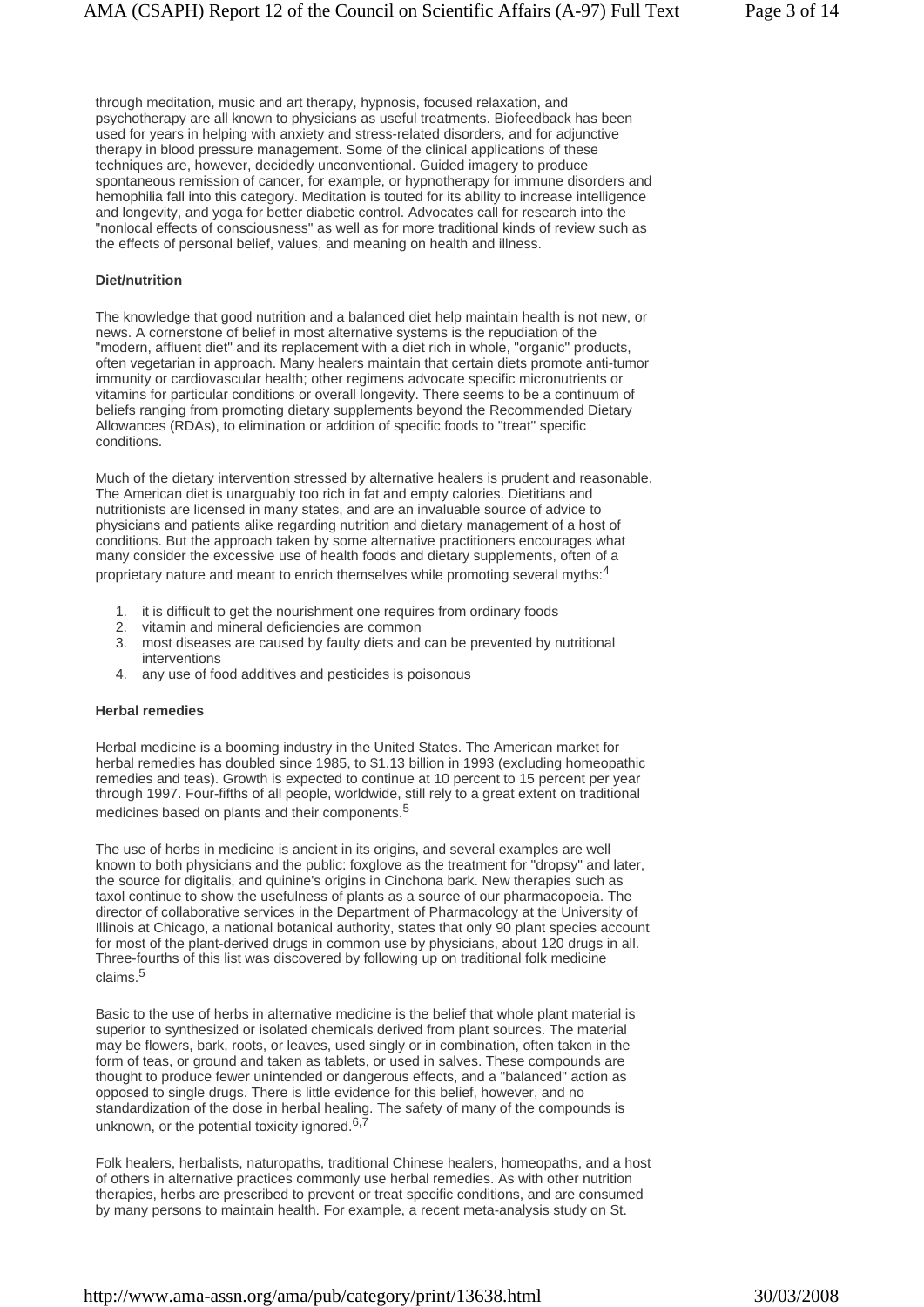John's wort (Hypericium perforatum) suggests that this herb shows promise in treating mild to moderately severe depression.<sup>8</sup> An accompanying editorial points out several limitations in these interesting data, including the need for trials longer than 8 weeks, better patient selection and categorization of diagnosis, and comparisons with therapeutic doses of standard antidepressants.<sup>9</sup>

The conclusion that St. John's wort needs more study is distinctly different, however, from the one expressed by the president of Bastyr University, a school of naturopathy in Seattle, Washington. In an article written in a popular consumer magazine,<sup>10</sup> he describes common drugs he "personally would never take," offering "natural alternatives that help correct the underlying problem" that he describes as "safer, more effective, and less expensive" than such treatments as estrogens for menopausal symptoms, non-steroidal anti-inflammatory drugs, and conventional antidepressants. He advocates the use of St. John's wort or other herbs for mild to moderate depression. He does caution readers to consult with their doctor before beginning his suggested treatments, or making changes in current medication regimens.

Regulation of herbal and plant products in Germany has been assigned to a special commission within the Federal Health Agency that has produced a series of monographs on the safety of these products. More than 200 such products have been approved, some of which seem to have salutary effects. As opposed to the FDA requirements of evidence from randomized studies, the German commission demands a less stringent standard for efficacy, allowing material such as case reports, historical data, and other data in the scientific literature.<sup>11</sup>

The Dietary Supplement Health and Education Act of 1994 regulates the claims that can be made about the effects of herbal and nutritional products. The Act gives the FDA some controls over herbal supplements, vitamins, and amino acid preparations and similar products, classifying them as dietary supplements. Manufacturers cannot make claims as to the health or therapeutic benefits of their products on package labels and labeling without receiving FDA prior approval. However, general claims related to well-being and to the effect of a substance on the structure or function of the body can be made without any evaluation or approval by the FDA. The Act also shifts the burden of proof to the FDA to prove that a product in this category is unsafe prior to taking regulatory action, rather than requiring the manufacturer to obtain FDA approval by showing that the product is safe before offering the product to the public. New labeling requirements and an Office on Dietary Supplements in the NIH also are called for by the Act.

Because this category of products can be marketed without FDA review or approval, standards for dosage and other manufacturing safeguards, or evidence of safety, some health fraud experts worry that this new law will make it easier for nutrition to be misused by hucksters, and will hamper the FDA's ability to effectively monitor safety among the growing number of herbal and nutritional remedies being offered to the public. The burden now rests with the consumer to interpret claims made by the manufacturers of these products. For example, persons with acquired immunodeficiency syndrome (AIDS) might believe a claim made by an herbal product of "boosting T-cells" is true and leads to an improvement in the course of the disease from using the product.

An example of FDA intervention in this area involves ephedrine alkaloid containing dietary supplements that have been promoted as euphoric agents that are safe alternatives to illegal drugs, as well as for purposes such as weight loss, energy or body building. [NB: FDA has recorded very few adverse events with products marketed as euphorics.] Containing "natural" sources of ephedrine such as ma huang, ephedra, Ephedra sinica, or extracts of these substances, these compounds have been shown to have adverse effects such as headache, dizziness, palpitations, and possibly, clinically significant effects such as heart attack, stroke, seizures, and psychosis. The FDA considers marketing of these products, often aimed at adolescents looking for a "high," to be in violation of the Act, and is currently considering regulatory steps to ensure the safety of ephedrine-containing dietary supplements and what further action should be taken in this area.

Our ability to increase our understanding of the role of herbal remedies in medicine is hampered by deforestation, and the loss of knowledge held about plant therapies by indigenous people as the Amazon and other remote areas are developed. Activity in biodiversity is being supported by the NIH, the National Institute of Mental Health, the National Science Foundation, and the US Agency for International Development.2 Both the traditional medical community and the adherents of alternative therapy have called for increased research into this area.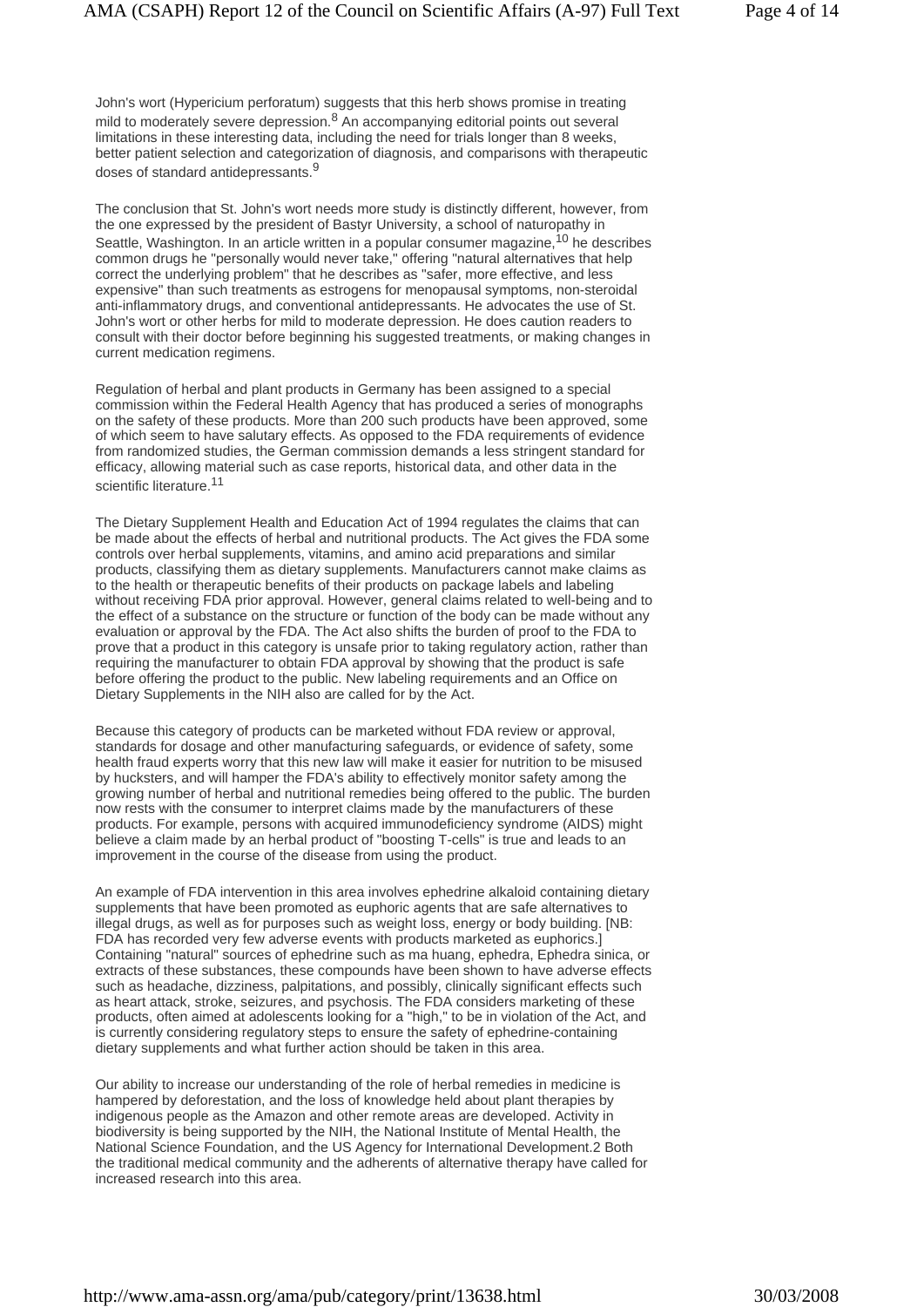#### **Manual healing methods**

The healer's touch has been considered a therapeutic instrument for the entire history of medicine, dating back to instructions by Hippocrates about therapeutic massage. Ancient Chinese medicine has strong roots in this system, and several areas of alternative medicine are associated with manual healing methods. The major fields of manual healing include (1) methods that use physical touch, manipulation, and pressure—chiropractic and osteopathic manipulation are primary examples; (2) therapies that use an "energy field" that can influence healing; and (3) mixed interventions that use both physical touch and energy field therapy.

#### **Osteopathy**

Osteopathic physicians derive their theories from the work of Andrew Taylor Still (1828- 1917), a physician's son who was trained as an apprentice to his father. After the Civil War, he began an empirical study of healing by manipulating bones and soft tissues to allow the free circulation of blood and lymph, and to restore the nervous system to what he considered a more normal function. Known as the "lightning bone-setter," he disdained the common practices of physicians in the last century such as venesection, emesis, and sedation with narcotics, preferring to use manipulation to enhance the body's innate ability to heal itself. Instead of using drugs, he believed that the solution to illness lay in treating the underlying condition, allowing the body's natural forces to return the patient to health. He proposed that much more than headache and back pain could be treated with manipulation, and set forth a regimen of therapy that included treatment for serious conditions such as pneumonia, dysentery, and typhoid fever.

The first school of osteopathy was opened in Missouri in 1892, teaching a variety of methods: manipulation of soft tissue, isometric and isotonic muscle techniques, manipulation with varying "velocity," the use of the percussion hammer to strike the body to alleviate "restrictions" in the joints and muscles that allowed internal processes to function normally, and other unorthodox therapies. Since that time, osteopathic education and its practitioners have become nearly indistinguishable from their allopathic cousins, with the exception of manipulation techniques that continue to be integral parts of osteopathic diagnostic and treatment modalities. Modern osteopathic physicians are considered to be in the mainstream of medical practice, with rigorous standards for education and specialty training. Osteopathic physicians commonly complete allopathic postgraduate specialty training, and are licensed to practice the full scope of medicine in all states, without restrictions. Some advocates of alternative medicine criticize modern osteopaths for abandoning the original scope and breadth of manipulation therapy.

#### **Chiropractic**

As with many systems in alternative medicine, chiropractic holds that the innate ability of the body to heal itself can be optimized by achieving a "balance"; that proper function of the nervous system is key to this homeostasis; that "subluxations" of the spine and misalignment of joints impinge on nerves, causing imbalance in internal systems; and that manual release of these structural and functional joint pathologies can heal a number of conditions, and prevent illness as well.<sup>12</sup>

The theories behind chiropractic have been widely criticized. A 1968 study by the US Department of Health, Education, and Welfare concluded that chiropractic schools did not prepare students to adequately diagnose and treat patients, and recommended that their  $\frac{1}{2}$  services not be covered under Medicare.<sup>2,12</sup> In 1972, Congress added Medicare benefits for "manual manipulation of the spine to correct a subluxation demonstrated to exist on xray." In 1974 the Council on Chiropractic Education was recognized to accredit schools of chiropractic, despite the absence of clear evidence of efficacy of chiropractic therapy<sup>-12</sup> Over the years, bothpolitical pressure and consumer acceptance has won lincensure for chiropractic in all 50 states. Most of the nation's 45,000 chiropractors bill Medicare for services rendered, amounting to \$181 million in 1990.<sup>12</sup> Most third-party payors accept claims from chiropractors.

Manipulation has been shown to have a reasonably good degree of efficacy in ameliorating back pain, headache, and similar musculoskeletal complaints, <sup>13</sup> and some chiropractors limit their practices to these conditions. While precise statistics are not available, a majority of chiropractors adhere to the method's original theories, and continue to claim that chiropractic manipulation cures disease rather than simply relieving symptoms. (Personal communication, Denny Futch DC, Vice President, National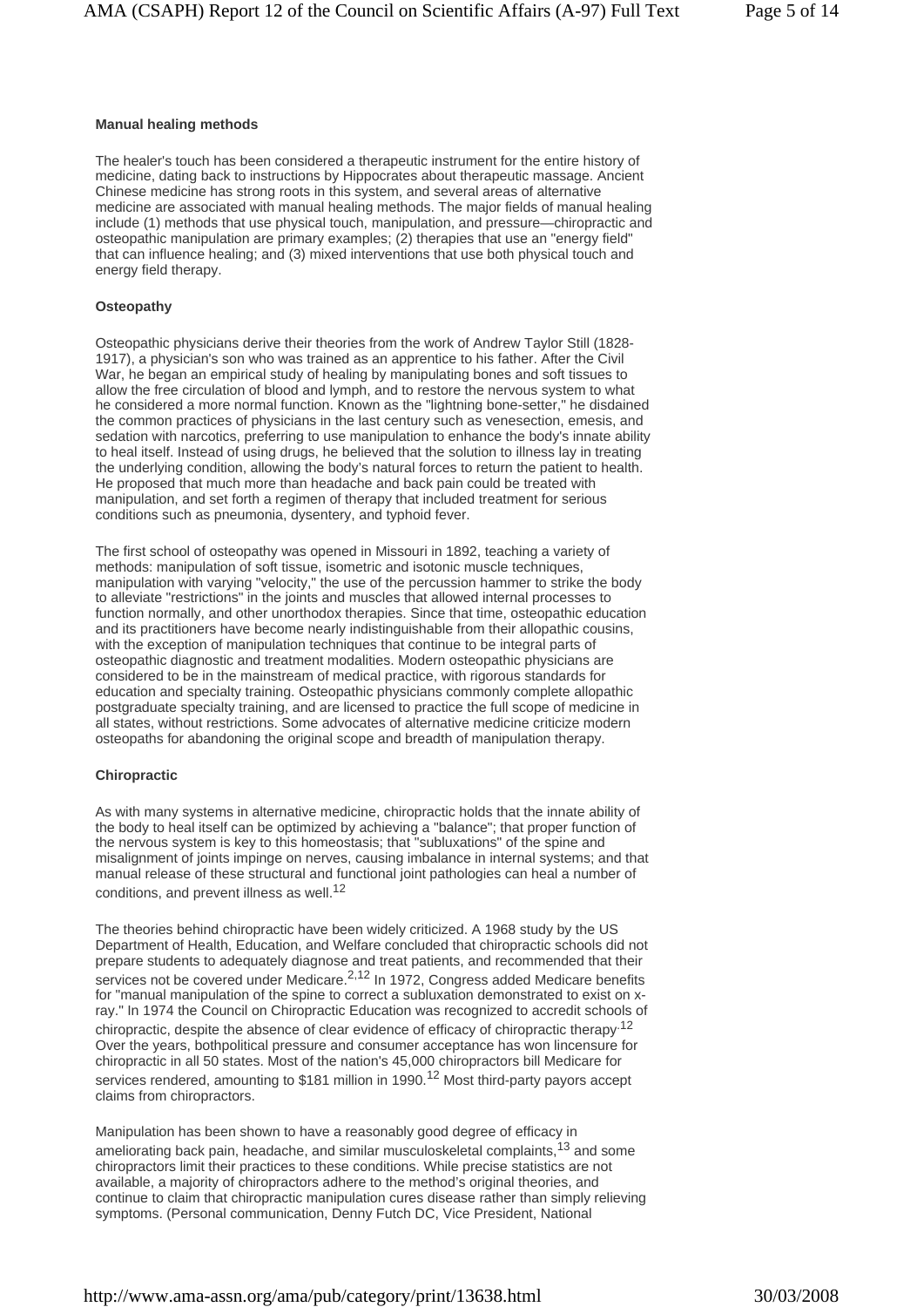Association of Chiropractic Medicine). They promote manipulation as useful in a host of conditions, ranging from infectious diseases to immune therapy, even claiming to prevent future conditions from occurring (even if years away) including menstrual irregularity, difficulty giving birth, and cancer.12 Chiropractors commonly provide advice in nutrition and other preventive practices, and maintain that a regular series of "adjustments" is needed by most persons to maintain optimal health.

# **Energy healing**

Biofield, or energy healing, is described by its proponents as "one of the oldest forms of healing known to humankind."<sup>14</sup> Theories related to this practice involve transfer of energy from healer to patient in unknown ways, either from a supernatural entity or by manipulating the body's own "energy fields." Over 25 terms are used in various cultures to describe this life force. Biofield practitioners incorporate a holistic focus into therapy, and promote their methods as useful for stress and general improvement of health; relief of pain, edema, and acceleration of wound and fracture healing; improvement in digestion, appetite, and various emotional states; and treatment of conditions such as eating disorders, irritable bowel syndrome, and pre-menstrual syndrome.

Some unique conditions are "diagnosed" by biofield practitioners, such as "accumulated tension" and "congested energy" that, when released, supposedly lead to improved health. A common form of this therapy is used by nurses, and is called "therapeutic touch." It involves moving the hands over (but not in direct contact with) the patient's body either to create a general state of well-being by enhancing "energy flow" in the subject, or to release "accumulated tension" and induce balance and harmony. At least one school of nursing has demanded that its faculty cease teaching these modalities as part of their curriculum (personal communication, John Renner, MD).

Therapies that combine manipulation and biofield therapy include "network chiropractic spinal analysis," which combines soft-tissue chiropractic and applications of the biofield, followed by conventional chiropractic treatment; "craniosacral therapy," an offshoot of osteopathic medicine involving manipulation of cranial and/or sacral bones to relieve "restrictions" in motion of these bones that are thought to help persons with seizures, immune disorders, learning disabilities, and assorted other conditions; and "polarity therapy," in which touch, energy field manipulation, and other modalities correct distortions in one's "energy anatomy."<sup>15</sup>

#### **Pharmacologic methods**

The area of pharmacologic treatment is rife with both opportunity and peril, since many of the modalities in unconventional medicine that use pharmacologic and biologic treatment may truly be deserving of clinical trials and well-funded investigation. At the same time, many therapies in this area represent true health fraud. Some areas under investigation include immunotherapies, including the use of antitumor antibodies; alternative strategies to treat menopausal conditions; the use of local anesthetic injection into autonomic ganglia and other sites, such as acupuncture points for chronic pain; and several cancer and HIV treatments.

Some methods proposed for study and further dissemination have been associated with proponents using questionable methods and possibly fraudulent research. Several of these are cancer therapies, including "antineoplastons," popularized by a physician named Burzynski who claims he can "normalize" tumor cells by shutting off their undifferentiated growth using peptides extracted from urine. A review of this method in JAMA $15$  concludes that no objective evidence exists to support the experimental claims.

Chelation with EDTA for heart disease and other cardiovascular conditions is another questionable practice in this category. Described by proponents as a nontoxic way to flush "toxins" and fatty deposits from the arterial system, it has also been touted for emphysema, kidney and endocrine disease, and arthritis. Ozone therapy has been advocated by alternative healers, as has intravenous hydrogen peroxide. Therapies involving bee pollen (and other products from bees) are in widespread use, with no scientific evidence for efficacy—but a Senator who attributed improvement in his health to bee pollen spurred the creation of the NIH Office of Alternative Medicine (OAM).

Investigators worry that the Internet has become a bazaar for alternative therapies, whose purveyors can use overseas addresses for distributing products that are not subject to any sort of scrutiny. There are now more than 100 commercial outlets for shark cartilage, a substance that is promoted for cancer treatment and prevention, arthritis, and a host of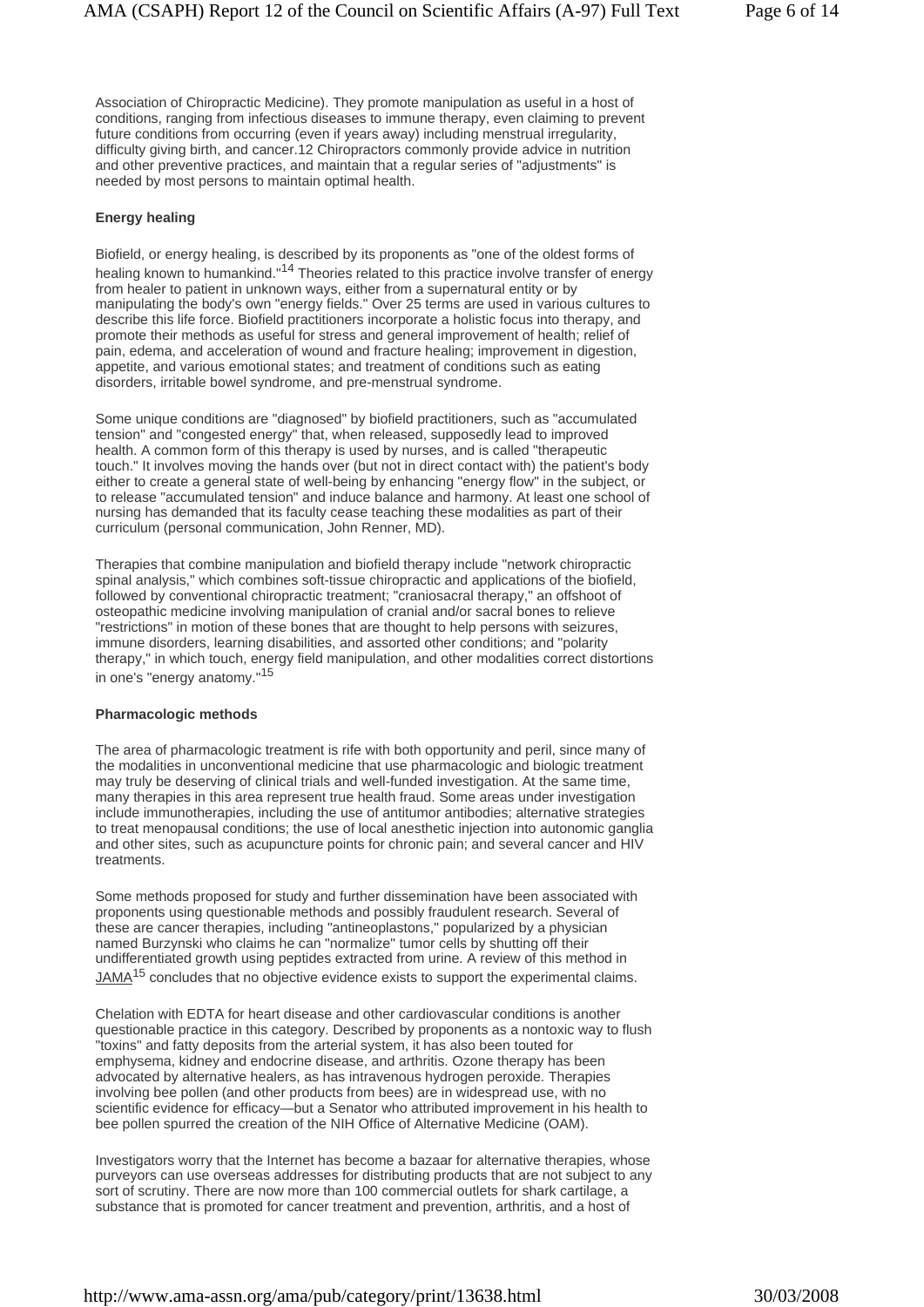other ailments. Hormones such as DHEA (dihydroepiandosterone) get Internet claims for extending life, normalizing blood sugar and cholesterol, and sexual enhancement. Colloidal silver is said to be a "safe natural antibiotic" that "kills 650 disease causing organisms." Asparagus extract is said to "restrain and prevent metastasis of middle as well as late stage tumors," and the list goes on, with hundreds of alternative medicine home pages and links to mail order firms.<sup>17</sup>

Proponents of alternative pharmacotherapy argue that proper funding, well-organized trials, and modifications in FDA regulations for experimental therapy will help these therapies get a "fair hearing" by the traditional medical community. On the other hand, they have requested immunity from the FDA and other regulatory oversight, protecting investigators from fraud and licensing actions, raids, seizure of materials, import alerts, and other interventions for all clinical trials endorsed by the OAM.<sup>18</sup>

#### **III. Alternative systems of practice**

Several distinct systems of alternative practice encompass many of the theories and methods described above.

# **Acupuncture**

Acupuncture is an ancient technique with its origins in traditional Chinese medicine. The internal study of the body was forbidden in China, so structural anatomy as defined by dissection was unknown. Twelve organs, or "spheres of function," were thought present, having minimal equivalency to anatomic definitions used in Western medicine. Body function was described in theories of energy flow, orch'i, from one organ to another. Each of these organs is described as having a superficial "meridian" with many numbered points, originally derived from Chinese astrologic calculations. By inserting needles into these points, acupuncturists believe energy flows can be manipulated or imbalance corrected, resulting in therapeutic effects on corresponding internal systems.

Western practitioners have increasingly begun to use acupuncture, but many may not be using techniques that correspond to traditional Chinese teaching. The American Academy of Medical Acupuncture is a group of more than 700 physicians who offer training and continuing medical education, and set "standards of practice" regarding use of these techniques in medical practice. Most often, acupuncture is used for acute or chronic pain relief, but some proponents also use it for smoking cessation and substance abuse treatment, asthma, arthritis, and other conditions. Endorphin release, stimulation of the peripheral nervous system, and pain mediation through the effects of other neuropeptides are currently thought to be the most likely conventional explanations for the effects of acupuncture.

Several variations on the general theme exist, including the use of heated needles, passing low-voltage current into the acupuncture point, and applying lasers to acupuncture points. Proponents from different traditions (i.e., Korean vs. Chinese) often disagree as to the "correct" location of acupuncture points for treating a given condition. Recently, the FDA reclassified acupuncture needles as devices that do not require clinical studies, thus easing requirements for marketing. Critics contend that acupuncturists, including many traditionally trained physicians, merely stick needles in patients as a way to offer another form of treatment for which they can be reimbursed, since many insurance companies will do so. Critical reviews of acupuncture summarized by Hafner<sup>4</sup> and others<sup>19</sup> conclude that no evidence exists that acupuncture affects the course of any disease.

# **Homeopathy**

Homeopathy was begun in the early 1800s by Samuel Hahnemann (1755-1843), a traditionally trained German physician who renounced the practices of the day, such as bleeding and purging, taking an approach based in not inflicting harm. He studied the effect of drugs of the day on the body, and devised a new series of rules for their testing and later, their application. His primary theory is the "Law of Similars"—"like cures like. Coining the term homeopathy, he proposed that small amounts of a substance that could induce a set of symptoms in a patient could cure a disease with similar symptoms. This evolved into a highly structured, complex set of pharmacologic interventions or "provings" with formulation and administration of extremely dilute concentrations of substances and drugs, based in the "Law of Infinitesimals." Homeopaths believe that even extreme dilutions of a drug will have a salutary effect, and that the molecular structure of the diluent is somehow changed in the process of preparation, by vigorous shaking and striking the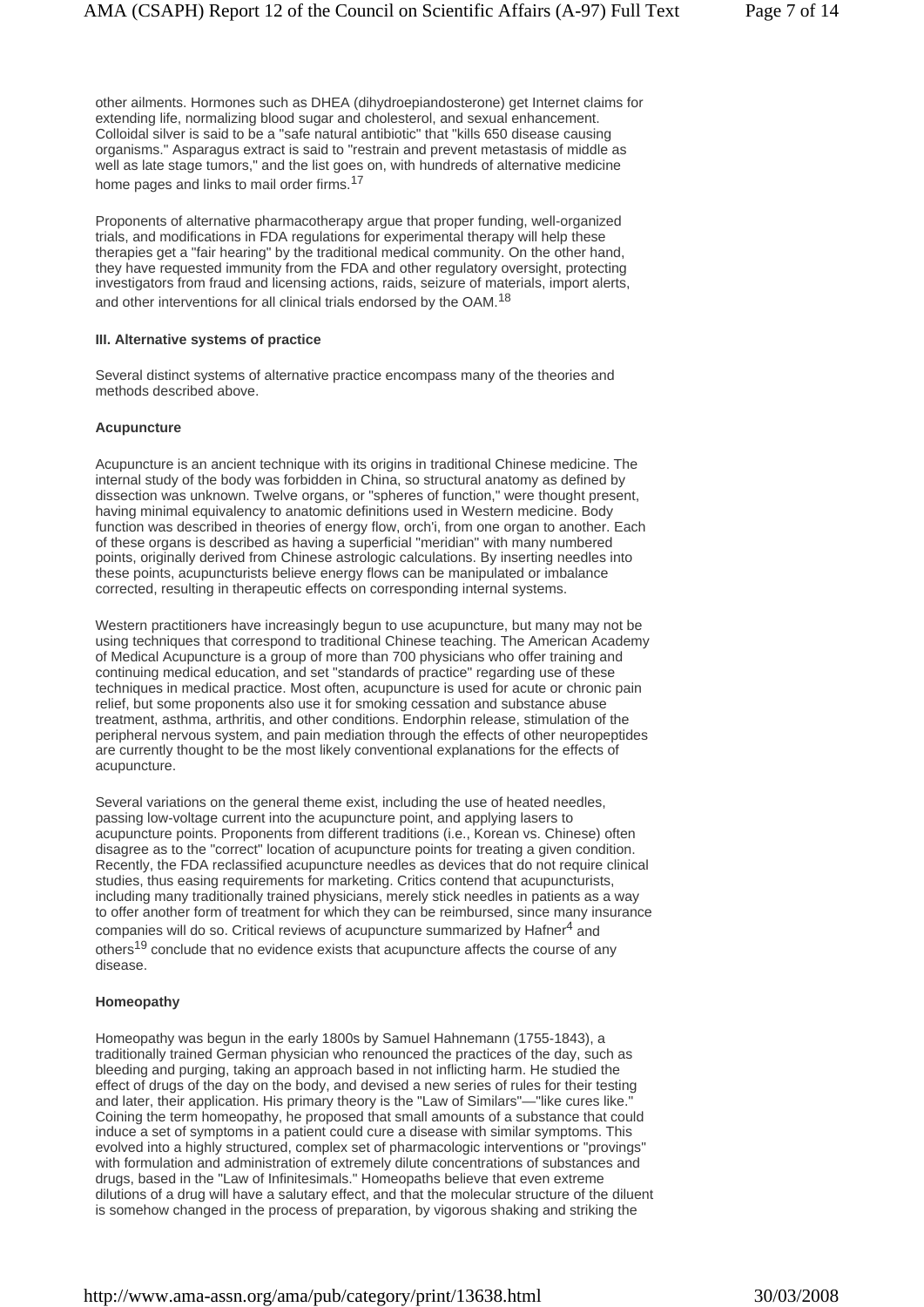side of the flask containing the preparation. Then, the "memory" of the original drug is carried on even when, after multiple dilutions, none of the original substance could be theoretically present. Careful attention to the total history of the patient was emphasized, and the use of a single homeopathic remedy for a given condition or set of complaints was taught, based on detailed observations of the effects of these preparations.

Introduced into the United States in 1828, homeopathy spread and competed with traditional medicine, with results that were at least as favorable as bleeding and other customs of the day. By the turn of the century more than 14,000 homeopaths had been trained, and 22 schools taught the theory in the United States. As mentioned previously, advances in medical education, scientific theory, and pressure from organized medicine led to the decline of homeopathy. In 1938, a homeopath in the US Senate, Royal Copeland (D-NY), succeeded in giving homeopathic remedies legal status, adding the drugs found in the Homeopathic Pharmacopeia of the United States to the list of articles that the FDA recognizes as drugs. This automatically designated these drugs as "safe," although their efficacy was never proven.

Today, homeopathy is practiced mostly by persons licensed as physicians or holding another license allowing the prescription of drugs. Some lay healers use homeopathy, and homeopathic remedies abound in health food stores and many supermarkets that feature "organic" products. Some homeopathic healers continue the tradition of extensive patient interviews and the use of a single substance as instructed by Hahnemann's original treatises; others use several compounds simultaneously, and add other modalities to their range of treatments, such as massage and skeletal manipulation, acupuncture, and aromatherapy.

While most homeopathic remedies are not known to have harmed anyone (probably because of the extreme dilutions involved), the efficacy of most homeopathic remedies has not been proven. Some think it a placebo effect, augmented by the concern expressed by the healer; others propose new theories based on quantum mechanics and electromagnetic energy.

A randomized clinical trial of homeopathic remedies has been touted as showing the effectiveness of homeopathic treatments in childhood diarrhea.<sup>20</sup> However, it has been criticized for inconsistent/incorrect data analysis; use of different diagnostic and treatment categories but combining them in the conclusions of efficacy; and lack of chemical analysis of different treatments. The clinical significance of the results, given the selflimiting condition being studied, has been called into question.<sup>21</sup>

Homeopathy's adherents propose new trials of these therapies, systematic review of standard pharmacologic agents subjected to homeopathic dilutions and therapeutic application, and investigation into clinical outcomes following homeopathic treatment.

# **Naturopathy**

Naturopathy is a term coined by John Scheel in 1895 to describe his methods of healing. A poorly developed set of principles and theories, naturopathy may have its roots in the spas of Europe that flourished at the turn of the century. About 20 schools of naturopathy were present in the United States in the early 1900s. The Flexner report and other pressures led to its decline. It never had the political and professional stature of other alternative methods, and until recently, education in naturopathy was available only through schools of chiropractic.

Currently, three naturopathic colleges have been accredited by the profession, led by Bastyr University in Seattle. Naturopathy is a four-year course of study that involves two years of anatomy, physiology, and basic sciences, and two years of applied courses. Naturopaths practice various treatments such as manipulation and massage, and use herbs, acupuncture, and traditional Oriental medicine. Its practitioners treat underlying causes of illness by facilitating the body's response to disease through its "life force." Questionable therapy such as prescriptions of colonic irrigation, and chelation therapy to "remove toxins" presumed present in the body are commonly used by naturopaths. Some naturopaths use "diagnostic" techniques such as iridology hair shaft analysis. Naturopaths are licensed in 11 states, but most third-party payors, including Medicare, do not cover their services. Recently, the King County, WA, governing council voted to subsidize a naturopathic clinic operated by Bastyr.

# **Ayurveda**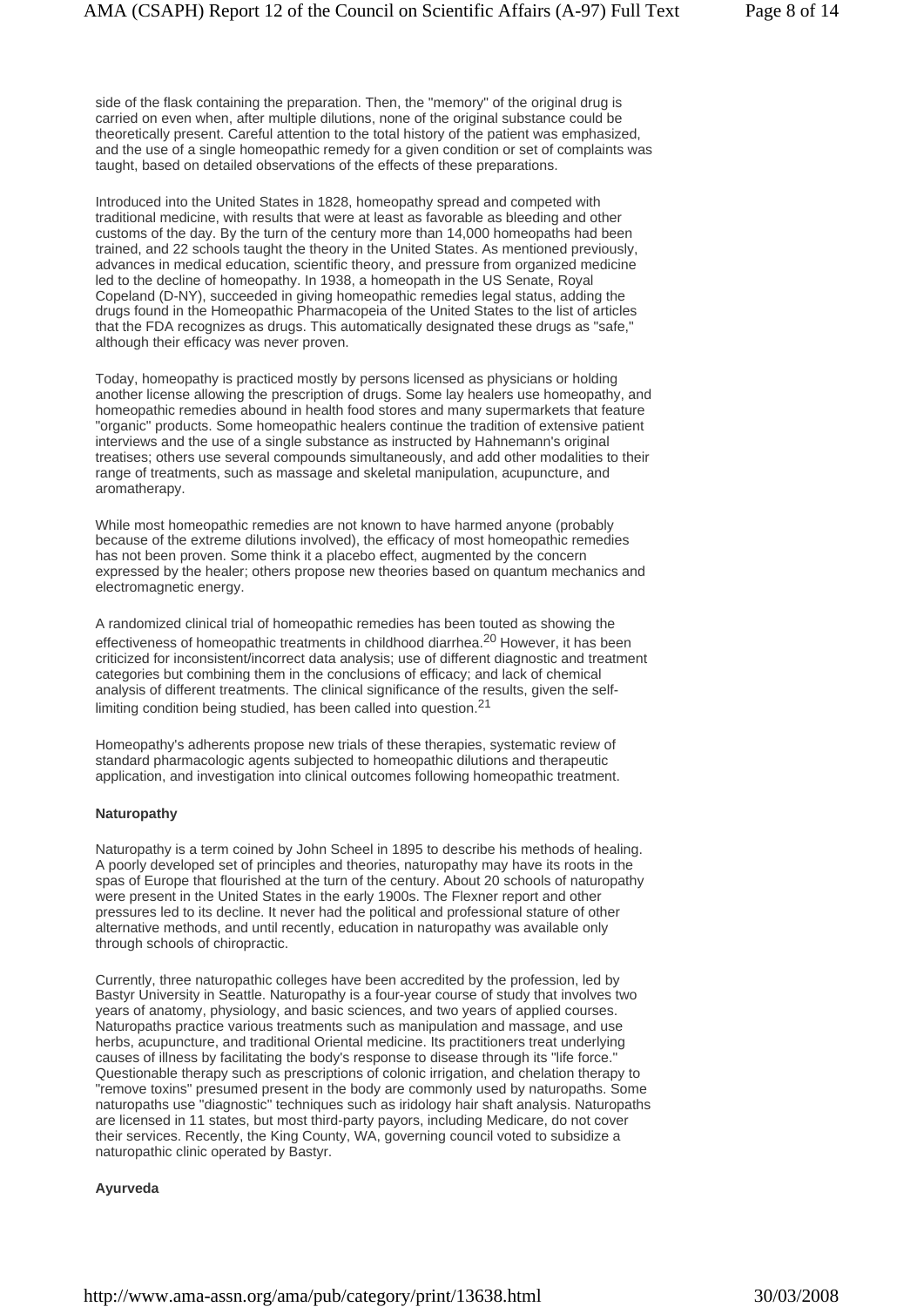Ayurveda is a mind-body set of beliefs and principles that has its roots in ancient India, and has been practiced for over 5000 years. Disease is thought to arise from imbalance or stress in an individual's conciousness, and is exacerbated by unhealthy lifestyles. Three doshas determine one's unique "body type," and combined with diagnostic readings of the radial pulse, guides the healer to determinations of dysfunction and corresponding treatment.

Specific lifestyle and dietary interventions are prescribed, as well as measures to rid the body of certain toxins and metabolic byproducts that are thought to accumulate, to the detriment of the body. Meditation, exercise, herbal oil massage, and other therapy are promoted, much of which is proprietary and marketed commercially.

#### **Folk therapies**

Besides traditional Oriental medicine, other cultural systems within the United States use folk treatment and rely to at least some extent on self-care remedies. Some of the healers are shamanistic and blend religion with their efforts to heal, such as in Native American healing ceremonies or in Latin American and Caribbean culture. For physicians practicing in areas with significant ethnic populations, knowledge of these folk beliefs and cultural sensitivity in history-taking, physical examination, and instruction may enhance clinical interactions. Practitioners of traditional Chinese medicine use acupuncture, a host of herbal remedies, and sometimes include substances derived from sources such as the gallbladder of bears, tiger teeth and bones, and rhinoceros horn, increasing the hazards facing these endangered species.

#### **The Office of Alternative Medicine (OAM)**

Because of the high prevalence of use of alternative medicine in the United States, Congress passed legislation in 1991 that created the OAM at the NIH, with a directive to begin a program of research on alternative therapies. Its purpose is to "coordinate and support evaluations and investigations that assess the scientific validity, clinical usefulness, and theoretical implications of health care practices that prevent or alleviate suffering or promote healing."

An initial budget of \$2 million has grown to \$5.4 million for FY 1995 and \$11.1 million for FY 1997. The OAM is funding a wide variety of investigator-initiated grant projects and creating a clearinghouse for information on alternative medical practices. Ten centers for research in complementary and alternative medicine have been funded with grants of about \$1 million each, to study specific health conditions, including cancer and women's health issues. Each center will develop a program infrastructure, establish research priorities, conduct small "collaborative research projects" within the first year or two, propose larger research projects for future funding, and create systematic reviews of specified areas of alternative medicine using rigorous standards.

The OAM is also re-evaluating its database and its methods for research development, including controlled trials of alternative therapies. As its evaluation director Carole Hudgings, PhD, states in the OAM's October 1996 newsletter, "...it is important that the scientific rigor applied in conventional medicine also be applied to complementary and alternative practices."

Critics of the OAM wonder why the NIH is putting its imprimatur on some of the more questionable alternative techniques, pointing out that doing so allows practitioners of such therapy to cloak themselves in legitimacy by such an association, claiming (often correctly) that their methods are "under study" at OAM. Initially, no rules were set up to guard against conflicts of interest by panel members, or to prevent them from using their panel membership in self-promotion.<sup>22</sup> As previously mentioned, proponents of alternative therapy make no secret of their desire to use OAM sanction to obtain freedom from regulatory oversight.

In an essay in the *New York Times*, two university scientists who discuss the OAM conclude, "Should there be an Office of Alternative Medicine to evaluate unconventional practices? Not one that elevates magical notions to matters of serious scientific debate. ...It is important to distinguish these experiences [such as kindness or sunsets] from claims that ignore natural law."23 Under its new director, it may be that the OAM will address these areas to the satisfaction of its critics.

# **The context of alternative medicine**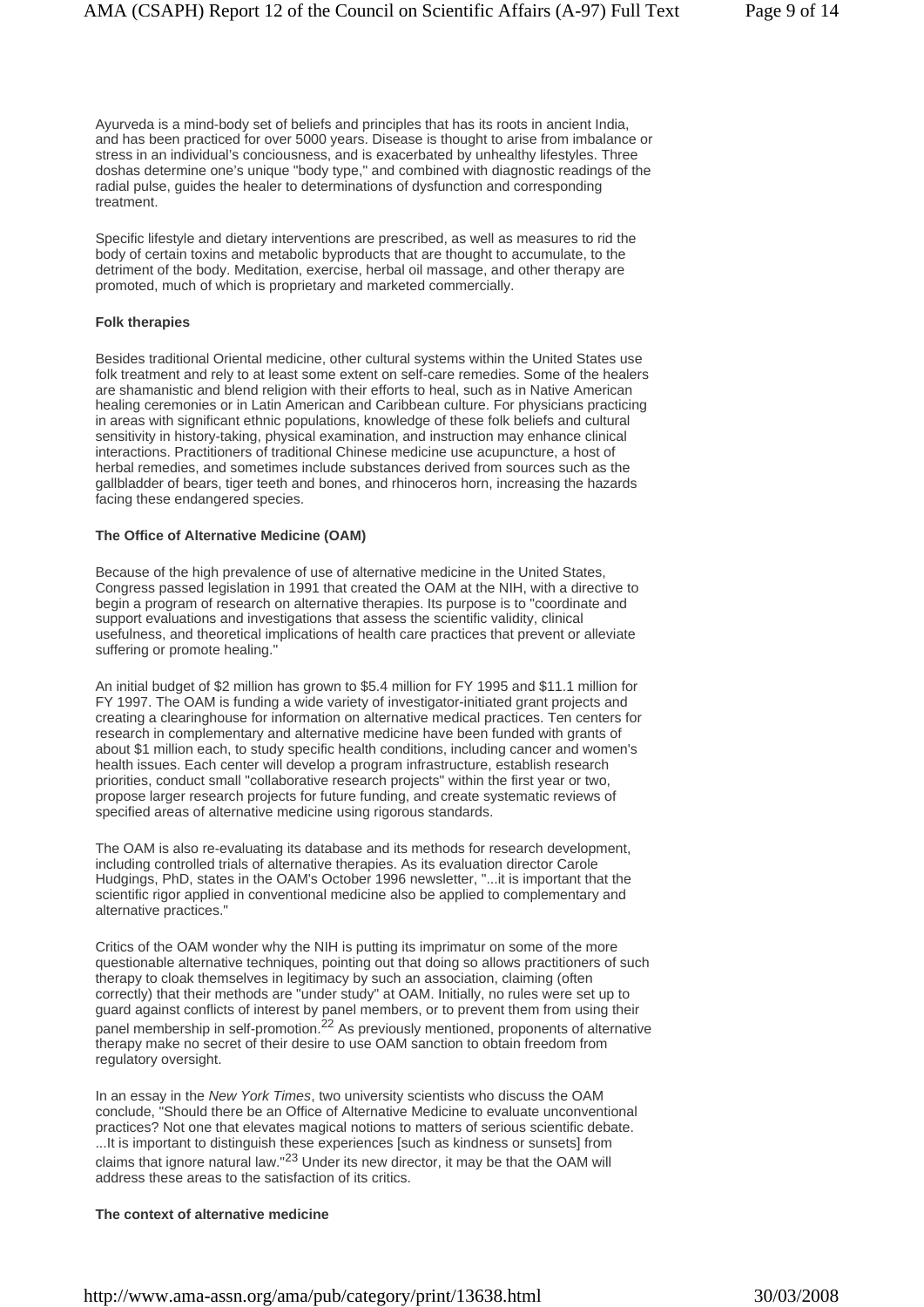In a national survey, at least one-third of persons claimed to have used at least one alternative therapy in the past year, and one-third of these persons saw a provider of alternative medical therapy. Among those using an unconventional healer, 83 percent also saw a medical doctor for the same condition, but nearly 75 percent of them did not report the use of alternative care to their traditional physician. The survey data estimated that in 1990 the out-of-pocket cost of unconventional therapy in the United States, including the cost of herbal medicines and health food/nutrition therapy, exceeded \$10 billion. Another \$3 billion of these costs were borne by third-party payors. The total estimated cost, \$13.7 billion, exceeds the cost of hospital care in the United States in 1990 (\$12.8 billion) and is about half of all the out-of-pocket expenses to physician services (\$23.5 billion). The authors suggest that the total number of annual visits to alternative practitioners may exceed those to primary care physicians.<sup>25</sup>

The Oxford Health Plan, based in Norwalk, CT, is currently adding a network of about 1,000 holistic providers from which plan participants will be able to obtain chiropractic, acupuncture, and naturopathic treatment without prior approval of a "gatekeeper" at a cost of 2 percent to 3 percent added to the premium. Plan managers may believe that alternative therapies can decrease costs by decreasing utilization of conventional services. However, the Eisenberg study showed that the cost of alternative therapies averaged \$27 per provider visit, and totaled over \$500/year among those who used alternative methods, who usually sought simultaneous care from conventional physicians.<sup>25</sup> The Oxford group has instituted several advisory committees to determine the "highest quality" of alternative practitioners, and plans to obtain feedback from patient encounters to monitor the type of treatments offered for different complaints. Qualitycontrol committees will gauge appropriateness of care and whether the modality used lies within the scope of practice of the alternative therapist. They also hope to conduct outcomes research on this project. This new venture may have the effect of shifting the burden of seeking effective diagnosis and treatment to the consumer, since the plan has no clear idea whether most of the alternative treatments have any credibility besides that being claimed by proponents.

In an editorial, Campion<sup>24</sup> cites several reasons for the public's "expensive romance with unconventional medicine." People have easy access to many options in medical care; disaffection with traditional care is widespread, fueled by media accounts of medical misadventures and uncaring managed care institutions; alternative practitioners often give people more time and attention than traditional providers; people want to feel in control of their bodies; and most of all, they want to feel well.

Americans seek alternative care for a wide variety of conditions. In one national study, the most common complaints presented to unconventional practitioners were back complaints (36 percent), anxiety (28 percent), headache (27 percent), chronic pain (26 percent), and cancer or tumors (24 percent). About one-third of patients in the same survey reported using alternative healers for health promotion and disease prevention advice, or for nonserious conditions not related to their chief complaint.<sup>25</sup> A Canadian survey found that about 11 percent of children also attending a pediatric outpatient clinic in Quebec had been taken to chiropractic, homeopathic, naturopathic, and acupuncture practitioners, mostly for respiratory and ear-nose-throat problems. Parents assumed these treatments to be more "natural," and to have fewer side effects, but did not seek alternative therapy to receive more "personalized" care.<sup>26</sup>

Alternative therapy for cancer treatment has attracted much attention. Recent surveys show that from 3 percent<sup>25</sup> to 9 percent<sup>27</sup> of patients with cancer sought alternative methods of treatment for cancer. Older surveys with smaller data bases found higher usage rates, showing that 13 percent<sup>28</sup> to about 50 percent of patients with cancer sought alternative treatments.29 That nearly half of all cancer patients have sought or seriously considered unconventional cancer therapy has been reported widely in the lay press as well, and adds to the perception that such practices are quite common and might be useful. Many cancer patients change diet, use multivitamin therapy, take shark cartilage, Chinese herbs, homeopathic pellets, and such therapies as mistletoe or mushroom extract with the expectation that their disease will be mitigated. The whole gamut of unconventional therapists is utilized by cancer patients, ranging from acupuncturists to Gestalt therapists.

Buckman<sup>30</sup> points out that reports of success for many of the therapies being embraced by the public may be explained in several ways. The "cures" may have come from misdiagnosis, and when the anecdotes of healing are traced to the original sources, no data can be found. Patients may not have had the diagnosis for which they were "cured"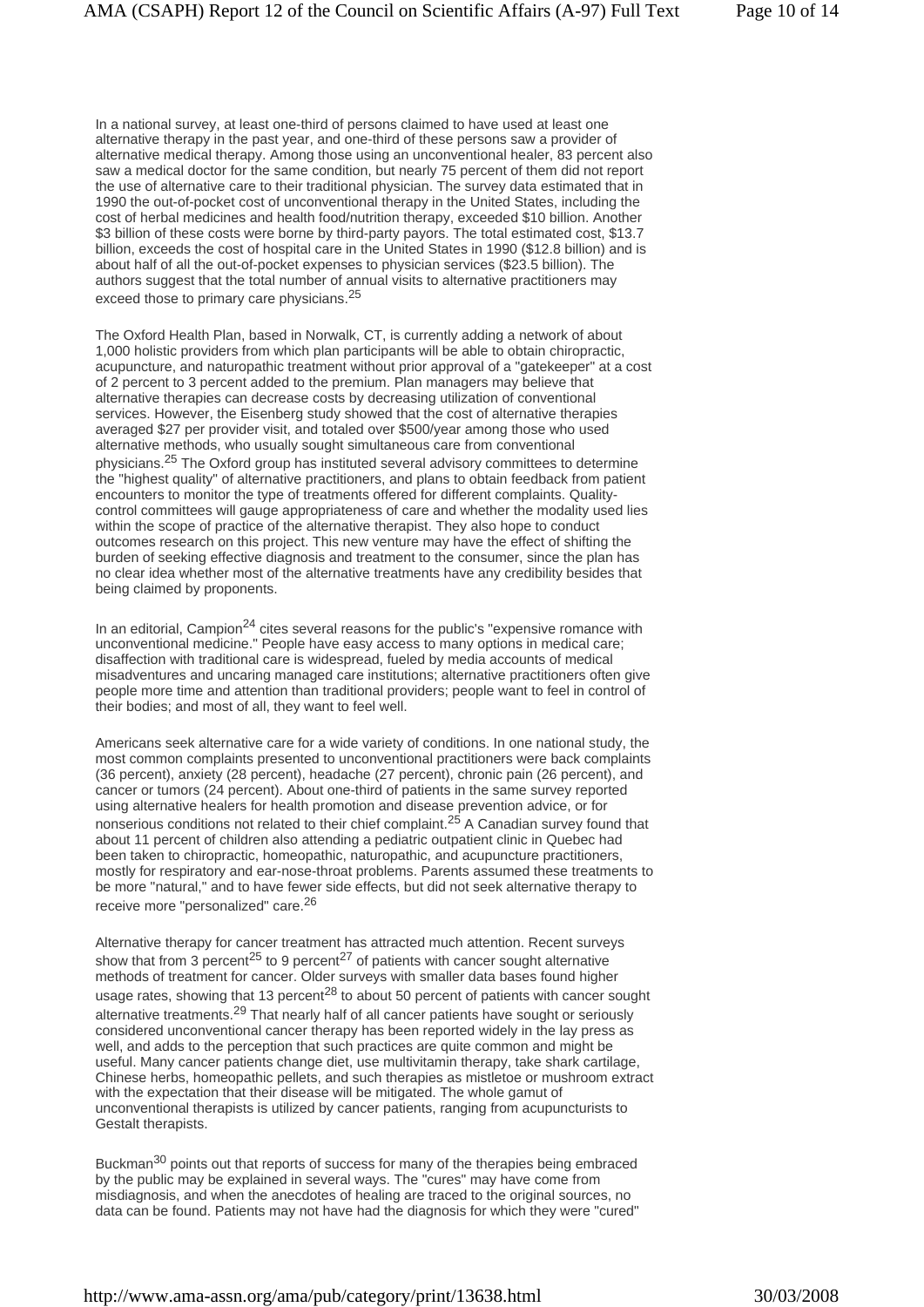or the data may have been falsified or misinterpreted by the healer. They may have experienced self-limiting or fluctuating illnesses, remission of which was wrongly attributed to the alternative treatment. After therapy, patients may not have been followed long enough to accurately assess cure or observe relapses. Concurrent conventional therapy is often being taken by patients who undergo alternative treatments, with inappropriate credit given to the unconventional method. Finally, misinterpretation of information by patients who believe themselves miraculously cured is often at the core of their success story. However, he points out that some of the clinical trials examining different areas of alternative therapy have raised enough questions to make further investigation of these methods desirable, in order to help answer the essential question in this debate: do these methods merely make one *feel* better, or do they really help one *get* better?

It is also interesting that in one survey of patients with cancer, $27$  patients claimed little opposition by their physicians in seeking such care, but their physicians reported these encounters differently. Patients reported that their physicians recommended or approved their use of unconventional therapy 50 percent of the time, and 31 percent cited the physician as the source of information about alternative methods. Forty percent of patients in this group reportedly abandoned traditional therapy after finding alternative care. In the same study, 52 percent of physicians who treated this group of patients reportedly objected to unorthodox treatments, and only 2 percent said they had recommended such treatment, although 37 percent said they "went along with" the patients. Patients did not tell physicians about their alternative cancer care 35 percent of the time.

Other surveys report that for all uses of alternative medicine, up to 70 percent of patients may not reveal their use of unconventional treatment to their physician.<sup>25</sup> The former director of the OAM, Joseph Jacobs, MD, states that this lack of communication between doctor and patient about the use of alternative therapies "creates a very real challenge to the medical community, because not being able to understand what many [patients] are using outside of the medical mainstream presents a real barrier to good clinical care."31

On the other hand, many patients in the AIDS community, for example, have become quite vocal about the need for research in alternative medicine because they think many patients are being deceived by proponents of untested therapy, and have appealed to the OAM and others for definitive answers about unconventional AIDS treatments being offered.<sup>31</sup>

What do physicians think about alternative medicine? It is likely that most physicians are unaware of the scope, breadth, and extent of use of unconventional therapies in the United States.<sup>1</sup> The level of interest among physicians in learning more about alternative therapy, however, seems to be high. A regional survey of family physicians in the Chesapeake Bay area showed that more than 70 percent were interested in training in such practices as herbal medicine, prayer therapy, acupressure, vegetarian and megavitamin diet therapy, acupuncture, and biofeedback.32 The results of this study, however, are curious in that 26 percent of respondents claim to have had training in chiropractic methods, 22 percent in acupuncture, and nearly 10 percent report training in traditional Oriental or Native American medicine. While informal training courses in these areas may be available, the scientific basis for such instruction is weak to nonexistent, and not usually accredited by specialty societies or traditional organized medical associations that govern continuing medical education. It would be most unusual if over 20 percent of family physicians in this area actually use chiropractic in their practice.

In a national survey of referral patterns by board-certified family physicians and internists, 94 percent indicated willingness to refer for at least one alternative therapy, 90 percent for at least two, 85 percent at least three, 77 percent at least four, and 66 percent at least five such modalities. The list of therapies for which these physicians expressed a willingness to refer patients included: relaxation techniques-86 percent, biofeedback-85 percent, therapeutic massage-66 percent, hypnosis-63 percent, acupuncture-56 percent, and meditation-54 percent. By contrast, 47 percent said they would refer for chiropractic, 24 percent for "spiritual" healing, 15 percent for homeopathy, 14 percent for energy healing, and 6 percent would refer for megavitamin or herbal therapy. In the same survey, 22 percent of respondents reported personally providing relaxation therapy, 17 percent "lifestyle diet (vegetarian, macrobiotic, etc.)," 5 percent hypnosis, 3 percent massage or chiropractic therapy, and 1 percent homeopathic or acupuncture therapies.<sup>33</sup>

The authors of the Chesapeake Bay study<sup>32</sup> cite surveys of physicians in Great Britain, Israel, and New Zealand that show "similar interest" in studying alternative medicine. A more recent meta-analysis of European physicians and their attitudes about alternative medicine shows that on average, physicians view complementary medicine to have an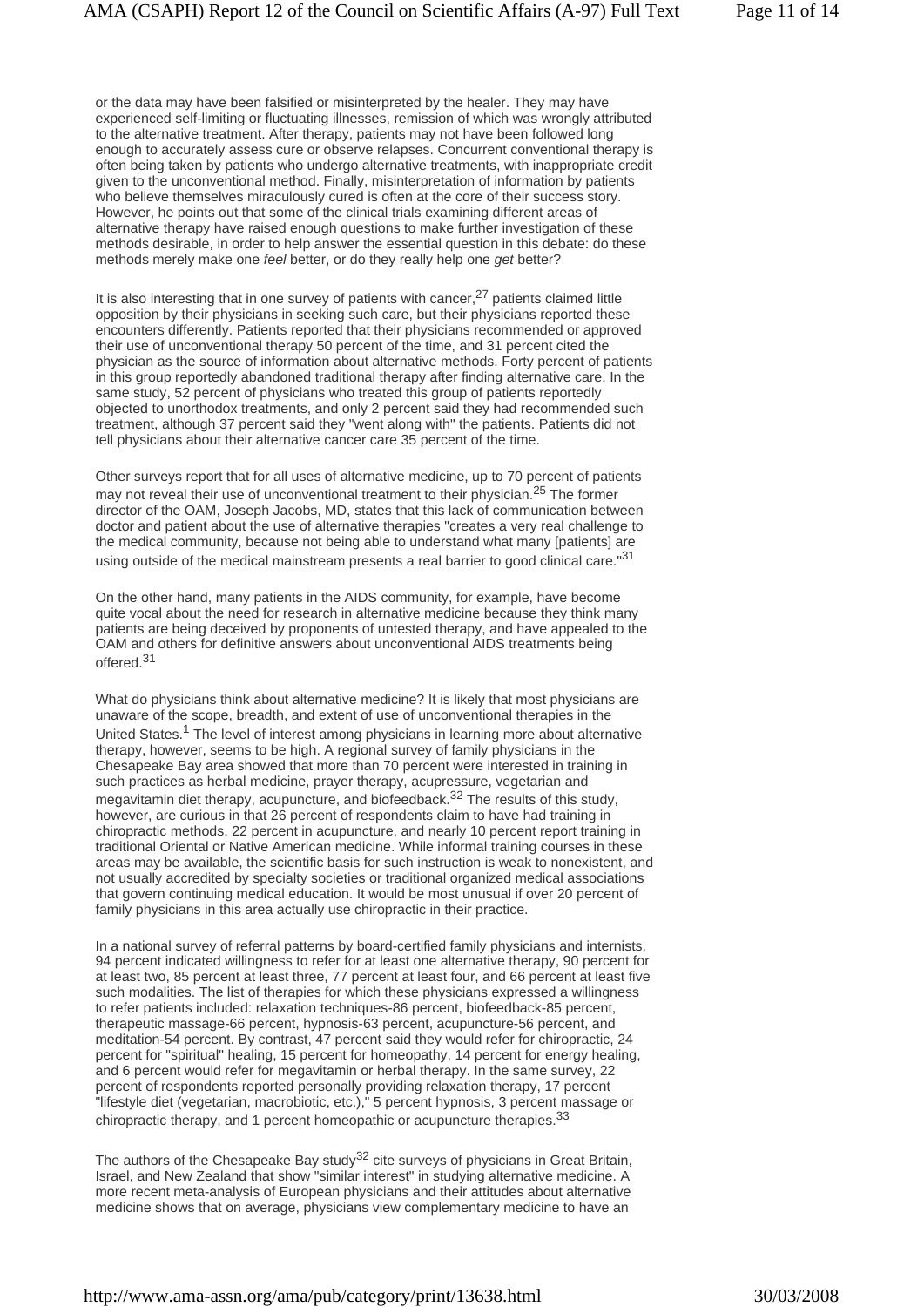"effectiveness rating" of  $46<sub>±</sub> 18$  on a scale of 0-100. There was no trend among these data to suggest increasing endorsement of alternative medicine by conventional practitioners, but the authors conclude that European physicians give these therapies a .<br>"considerable degree of acceptance."<sup>34</sup> They caution, however, that the perceived usefulness of such therapies by physicians or the public should not be equated with proven efficacy.

Many persons who are proponents of alternative medicine understand and acknowledge the role of traditional Western medicine for such problems as surgical intervention for appendicitis and fractures, or antibiotic therapy for specific infectious diseases. However, many in the alternative medical community spend a good deal of energy denigrating the role of allopathic intervention as dangerous, expensive, and impersonal. In the "deconstructionist" mode, they often change the vocabulary to make their methods seem rational and reasonable. In a critique of alternative medicine, Wallace Sampson, MD, points out that an editorial in *Alternative Therapies* poses:

"a non sequitur: present knowledge is adequate to dismiss the utility of most alternative methods; but [the editorial claims] there are ineffable qualities that [conventional] methods cannot detect and alternatives cannot define; therefore, alternative methods must be accepted, their practitioners licensed, and their services paid for by public funds and health insurance."<sup>35</sup>

In an unpublished survey of all 125 US medical schools, Sampson has found that just over 50 schools offer elective, for-credit courses on alternative therapy, and 18 other schools offer lecture series or seminars on the subject. His survey reveals that most are being given by "supporters or proponents of alternative methods," and that the "scientific view" is offered in only 7 courses.

In an editorial,<sup>36</sup> Alpert argues that alternative medicine should not be "condemned out of hand," but suggests that traditional medicine approach alternative therapy based on five principles. Convinced that many unconventional treatments will eventually become mainstream, he proposes that physicians:

- 1. Maintain an open-minded attitude about all potentially new therapeutic interventions that include those commonly referred to as alternative.
- 2. Encourage carefully performed and appropriately controlled studies of these new therapies.
- 3. Do not ignore or ridicule the potential of the placebo effect to produce marked therapeutic benefit.
- 4. Do not accept all new therapies as efficacious on first acquaintance. Practitioners of quack medicine continue to abound as in all earlier times. Claims of therapeutic efficacy should be rationally examined and tested.
- 5. Avoid hubristic and arrogant attitudes toward alternative medical practices because one might be embarrassed by the subsequent demonstrations of their clinical efficacy.

Alpert says that these statements are guiding the University of Arizona as it sets up a program to "integrate and evaluate valuable alternative medical practices into routine allopathic care." Andrew Weil, MD, who has written several books on alternative medicine, is heading the new program.

It is clear that in the quest for wellness, the public is seeking new approaches to medical care. Some of the reasons may be understandable, such as the desire to find a healer with time to listen, to receive compassionate care, and to establish a partnership with a provider in seeking health.

In "Turning From Science and Reason," an address at the 1996 AMA National Leadership Conference, Jeremiah Barondess, MD, stated that many physicians may not deal effectively enough with illness, elements he identifies as those symptoms, anxieties, and concerns that make people feel sick, as opposed to our emphasis on disease, defined too often in biochemical and molecular terms that are far removed from the person being examined. Patients, he says, are increasingly taking more responsibility for their own health. Many are disaffected with medicine in general, as part of a trend of public suspicion of authoritarian, insular sections of society.

Some of the interest in alternative medicine may be due to an "outbreak of irrationalism" that includes New Age interest in "channeling" and astrology. $37$  Television talk shows and the proliferation of books and tapes on alternative therapies are gobbled up by an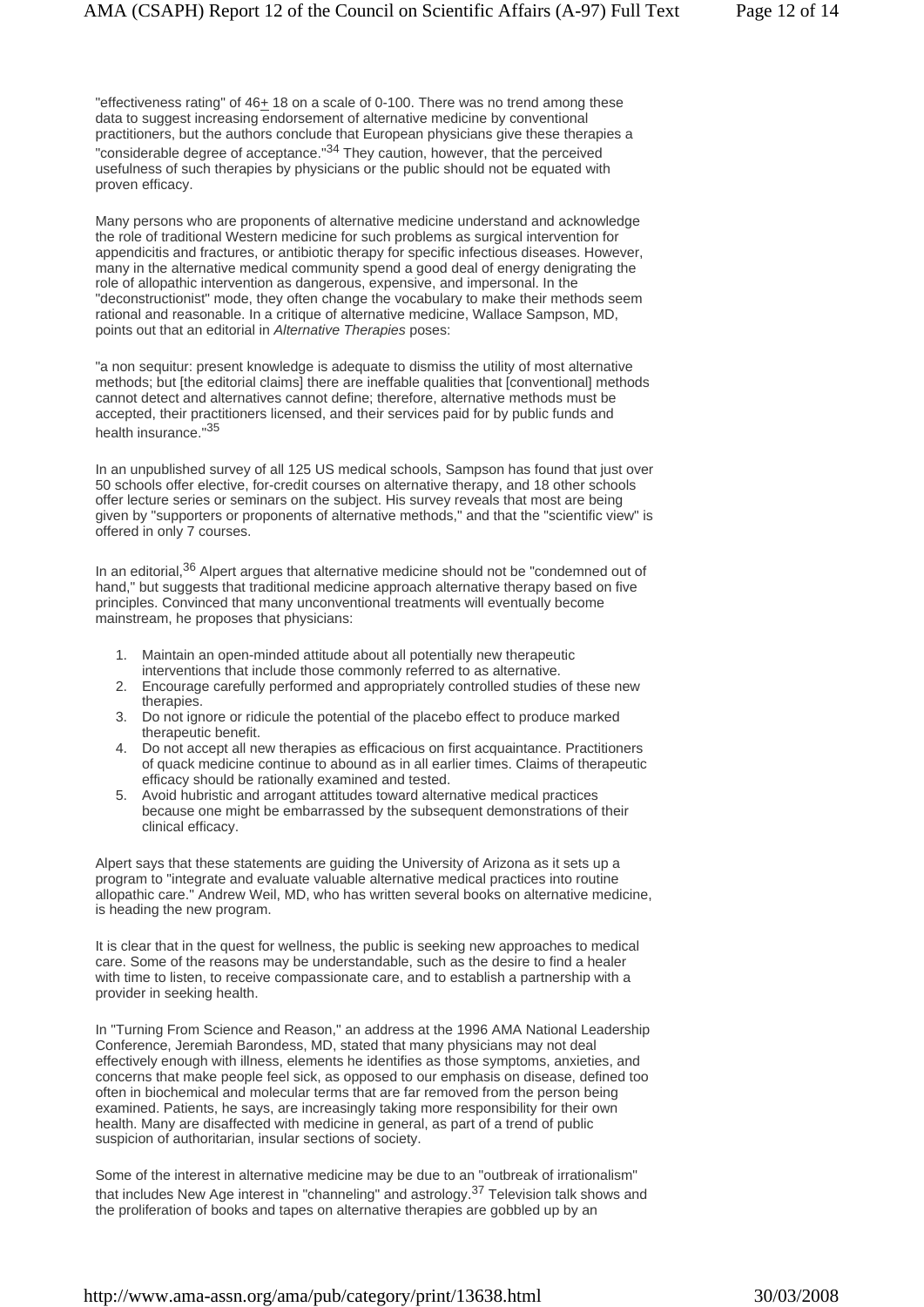uncritical public that does not understand how to sort quack theories from what might be reasonable. Carl Sagan has recently lamented the phenomenon of our increasing scientific illiteracy and the rise of pseudoscience and superstition, noting that "baloney, bamboozles, careless thinking, and wishes disguised as fact...ripple through mainstream political, social, religious, and economic issues in every nation."40

Political decisions allow licensing of alternative practitioners without any scientific basis for accreditation of their schools or the methods used by their practitioners. Congress has recently dismantled its own scientific oversight section, the Office of Technology Assessment. Political pressure from the health food and vitamin supplement industry has hampered the FDA's ability to monitor their products, and legislative proposals have been advanced to allow such products to be covered by food stamps—in effect, paying for pills instead of food<sup>.38</sup> There is, indeed, reason for concern.

Given the growing interest in alternative medicine by the public, accurate, even-handed education about alternative medicine is vital for both the public as well as for physicians, who should be familiar with unconventional therapies and be able to advise patients on their use. Sound, good quality research is needed to determine the potential benefits and avoid the risks inherent in unconventional therapy.

#### **Recommendations**

The following statements, recommended by the Council on Scientific Affairs, were adopted by the AMA House of Delegates as AMA policy at the 1997 AMA Annual Meeting.

- 1. There is little evidence to confirm the safety or efficacy of most alternative therapies. Much of the information currently known about these therapies makes it clear that many have not been shown to be efficacious. Well-designed, stringently controlled research should be done to evaluate the efficacy of alternative therapies.
- 2. Physicians should routinely inquire about the use of alternative or unconventional therapy by their patients, and educate themselves and their patients about the state of scientific knowledge with regard to alternative therapy that may be used or contemplated.
- 3. Patients who choose alternative therapies should be educated as to the hazards that might result from postponing or stopping conventional medical treatment.
- 4. Courses offered by medical schools on alternative medicine should present the scientific view of unconventional theories, treatments, and practice as well as the potential therapeutic utility, safety, and efficacy of these modalities.

#### **References**

- 1. Murray RH, Rubel AJ. Physicians and healers—unwitting partners in healthcare. *N Engl J Med.* 1992;326:61-645.
- 2. Dossey L, Swyers JP. *Introduction to Alternative Medicine: Expanding Medical Horizons*. Washington, DC: US Government Printing Office; 1994. NIH 94-066.
- 3. Renner JH. *Health Smarts*. Kansas City, Missouri:HealthFacts Publishing; 1990.
- 4. Hafner AW. *Reader's Guide to Alternative Health Methods*. Chicago:American Medical Association; 1992.
- 5. Coleman C. Herbal healing. Associated Press. *Daily Herald*, Chicago, Illinois. February 1, 1996: Section 4, p.1-2.
- 6. Tyler VE. The overselling of herbs. In: Barrett S, Jarvis WT, eds. *The Health Robbers*. Buffalo, NY:Prometheus Books, 1993.
- 7. Vautier G, Spiller RC. Safety of complementary medicines should be monitored. *BMJ.* 1995;311:633.
- 8. Linde K, Ramirez G, Mulrow CD, et al. St. John's wort for depression—an overview and meta-analysis of randomized controlled trials. *BMJ.* 1996;313:352- 358.
- 9. DeSmet P, Nolen WA. St. John's wort as an antidepressant. *BMJ.* 1996;313:241- 242.
- 10. Pizzorno JE. Ten drugs I would never take. *Natural Health*. September-October 1996; 84-85, 142-148.
- 11. Tyler V. Herbal remedies. *J Pharm Technol.* 1995;11:214-220.
- 12. Barrett S. The spine salesmen. In: Barrett S, Jarvis WT, eds. *The Health Robbers*. Buffalo, NY:Prometheus Books; 1993.
- 13. Bigos S, Bowyer O, Braen G, et al. Acute low back problems in adults. *Clinical Practice Guideline.* Quick Reference Guide Number 14. Rockville, MD: US Department of Health and Human Services, Public Health Service, Agency for Health Care Policy and Research AHCPR Pub. No.95-0643. December 1994.
- 14. Brennan B, Rosner A, Demmerle A, et al. Manual healing methods. In: